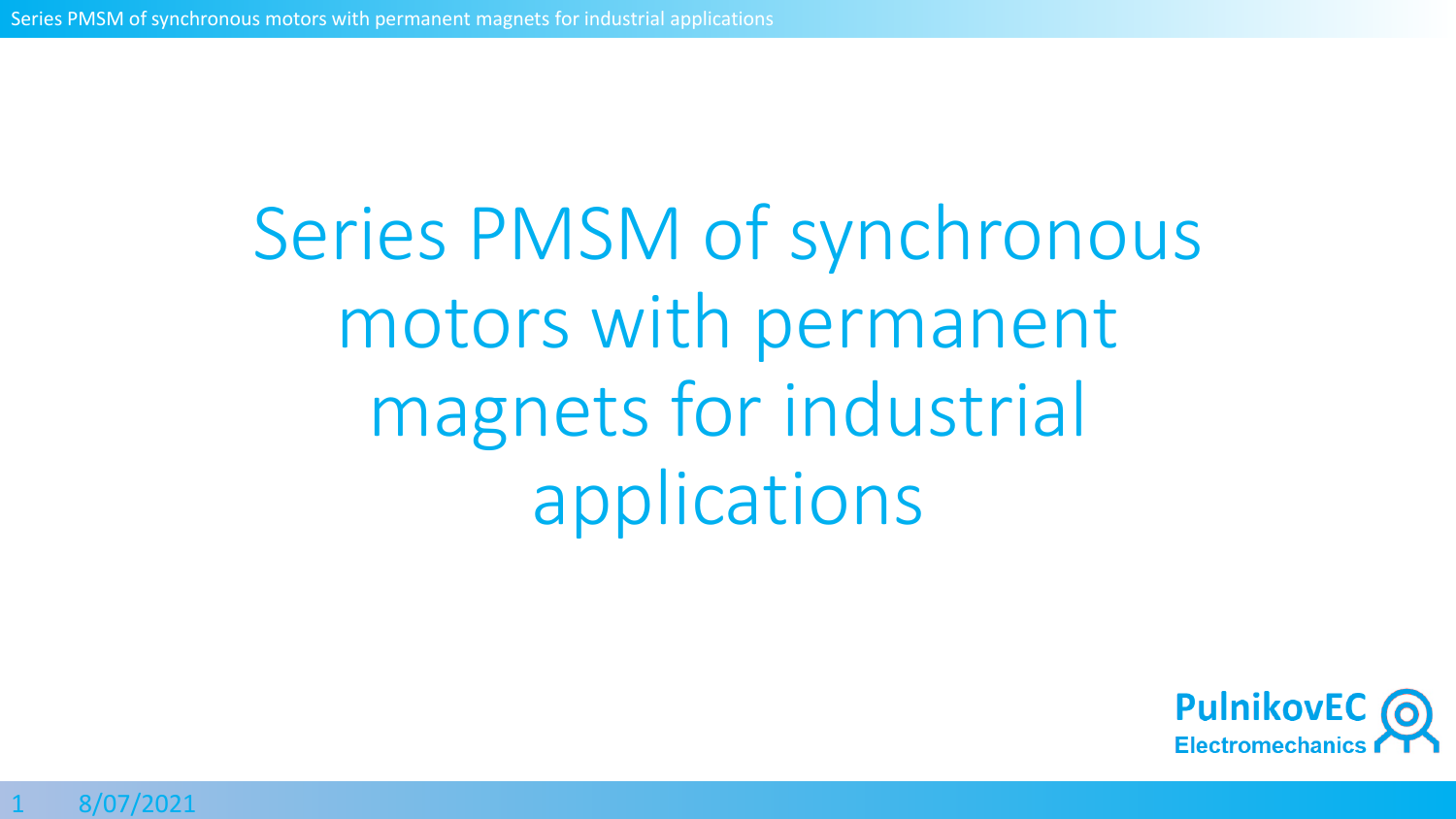# **Content**

- 1. Introduction of PulnikovEC
- 2. Overview of the developed series of synchronous motors with permanent magnets (PMSM series)
- 3. Comparison of PMSM series with series present on the market
- 4. Conclusion on PMSM series

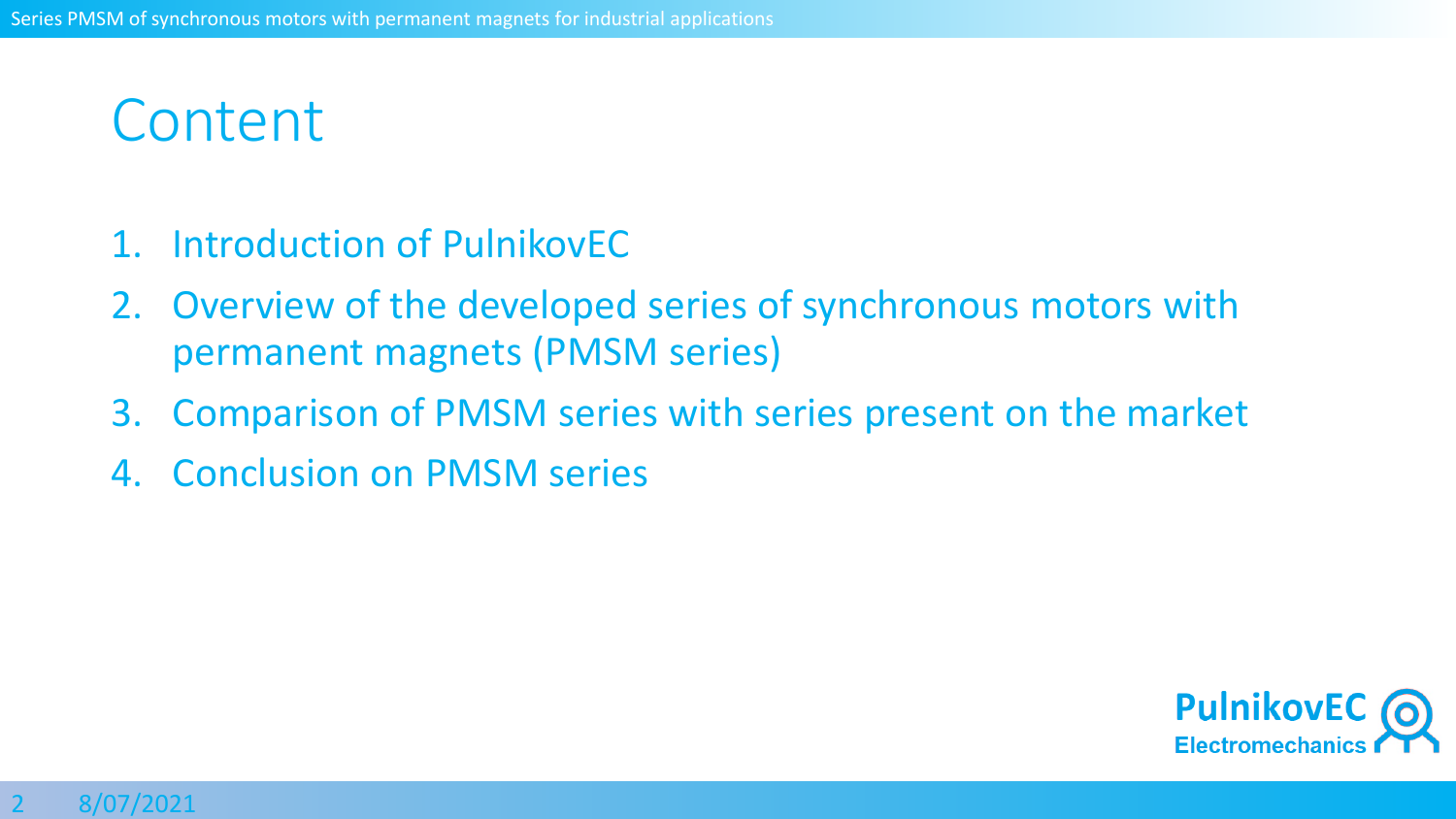# 1. Introduction of PulnikovEC

PulnikovEC is a team of experts in:

- Design and development of electrical machines
- CFD, FEA and mathematical modelling
- Composite materials and containment technologies
- CAD
- Development of technical documentation

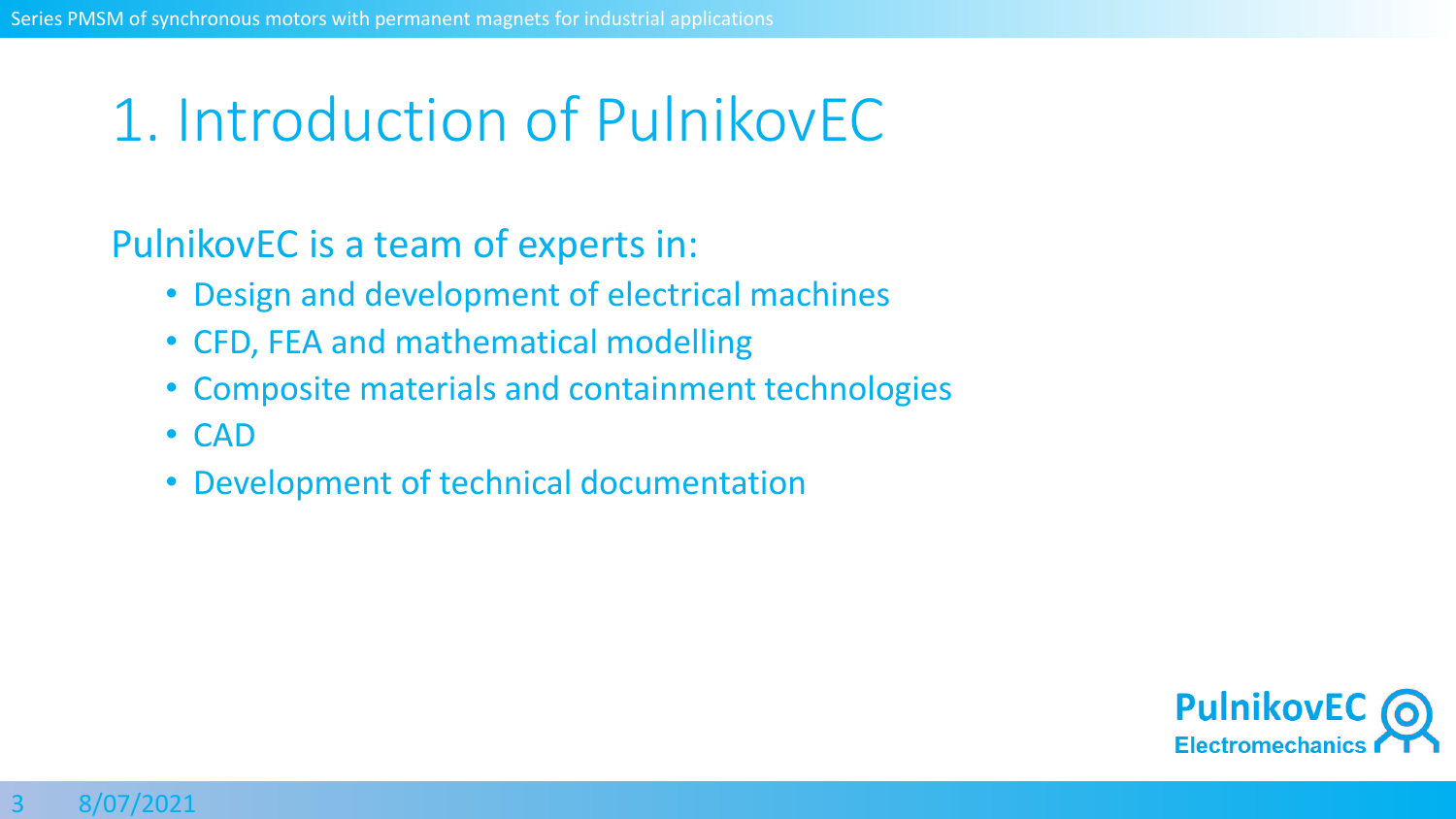Motors of the PMSM series are designed to comply with the same standards as conventional asynchronous motors



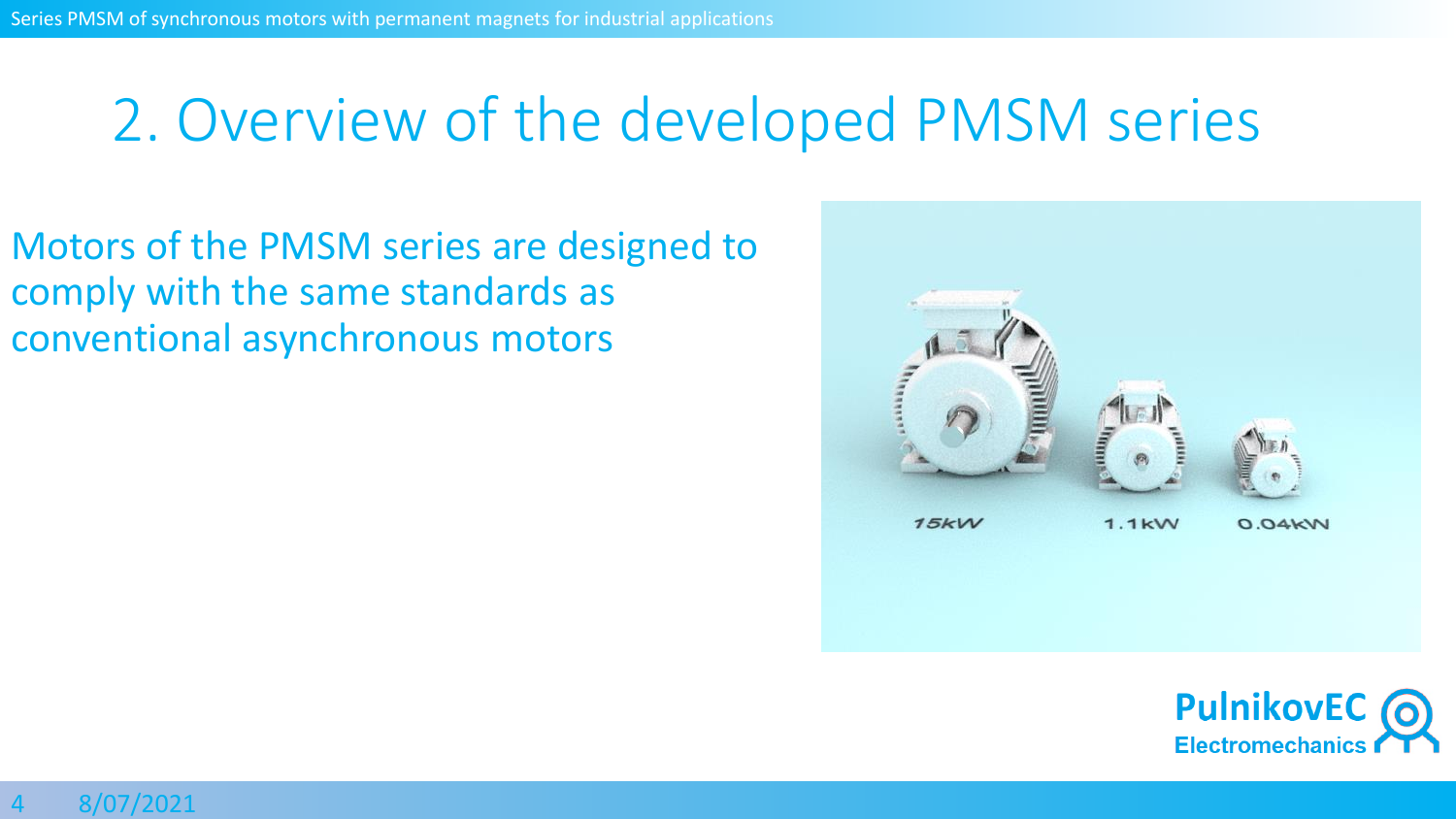- Motors of the PMSM series are designed to comply with the same standards as conventional asynchronous motors:
	- 1) standard power supply;



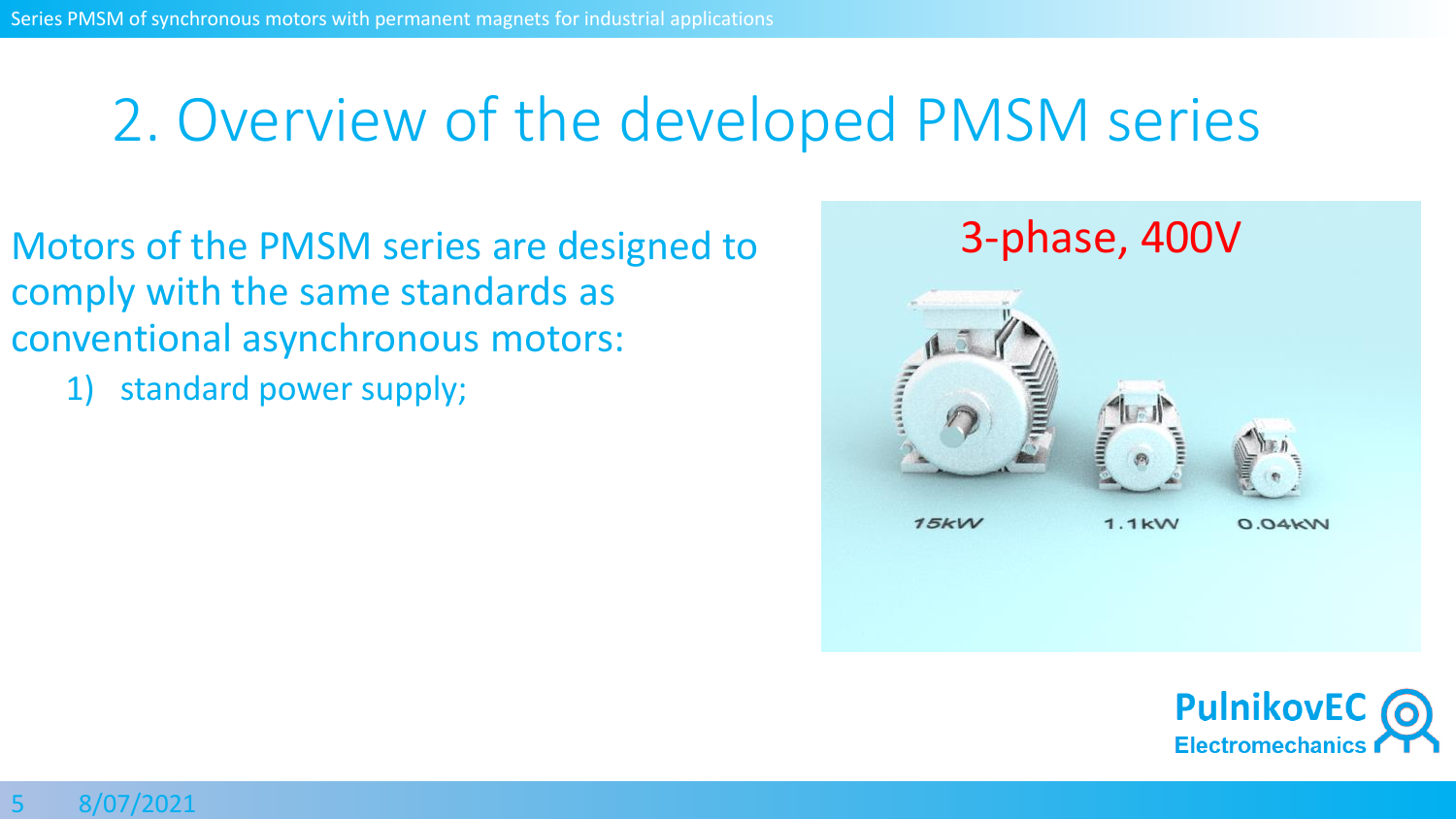- Motors of the PMSM series are designed to comply with the same standards as conventional asynchronous motors:
	- 1) standard power supply;
	- 2) standard axis height;



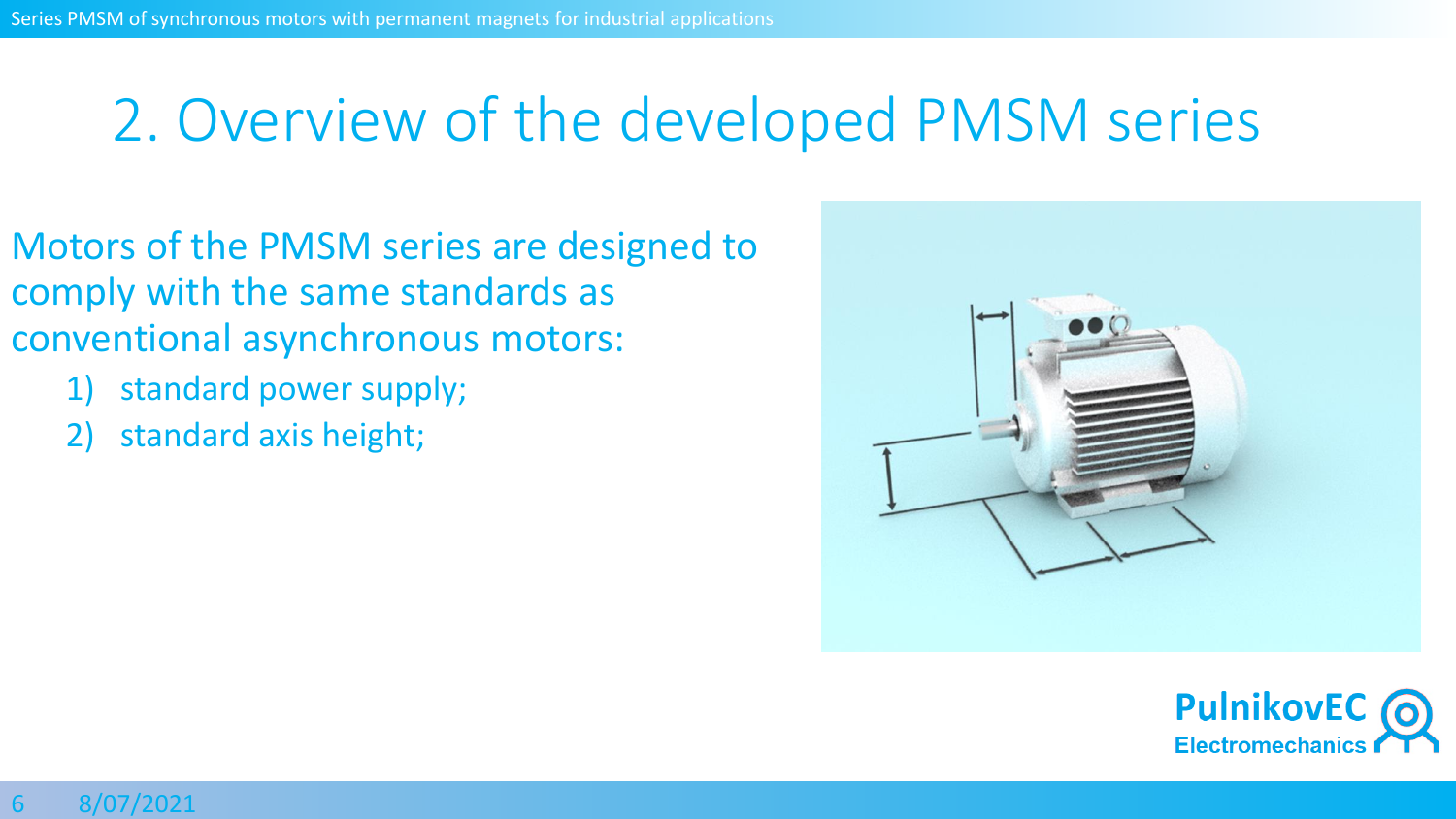- Motors of the PMSM series are designed to comply with the same standards as conventional asynchronous motors:
	- 1) standard power supply;
	- 2) standard axis height;
	- 3) standard mounting;



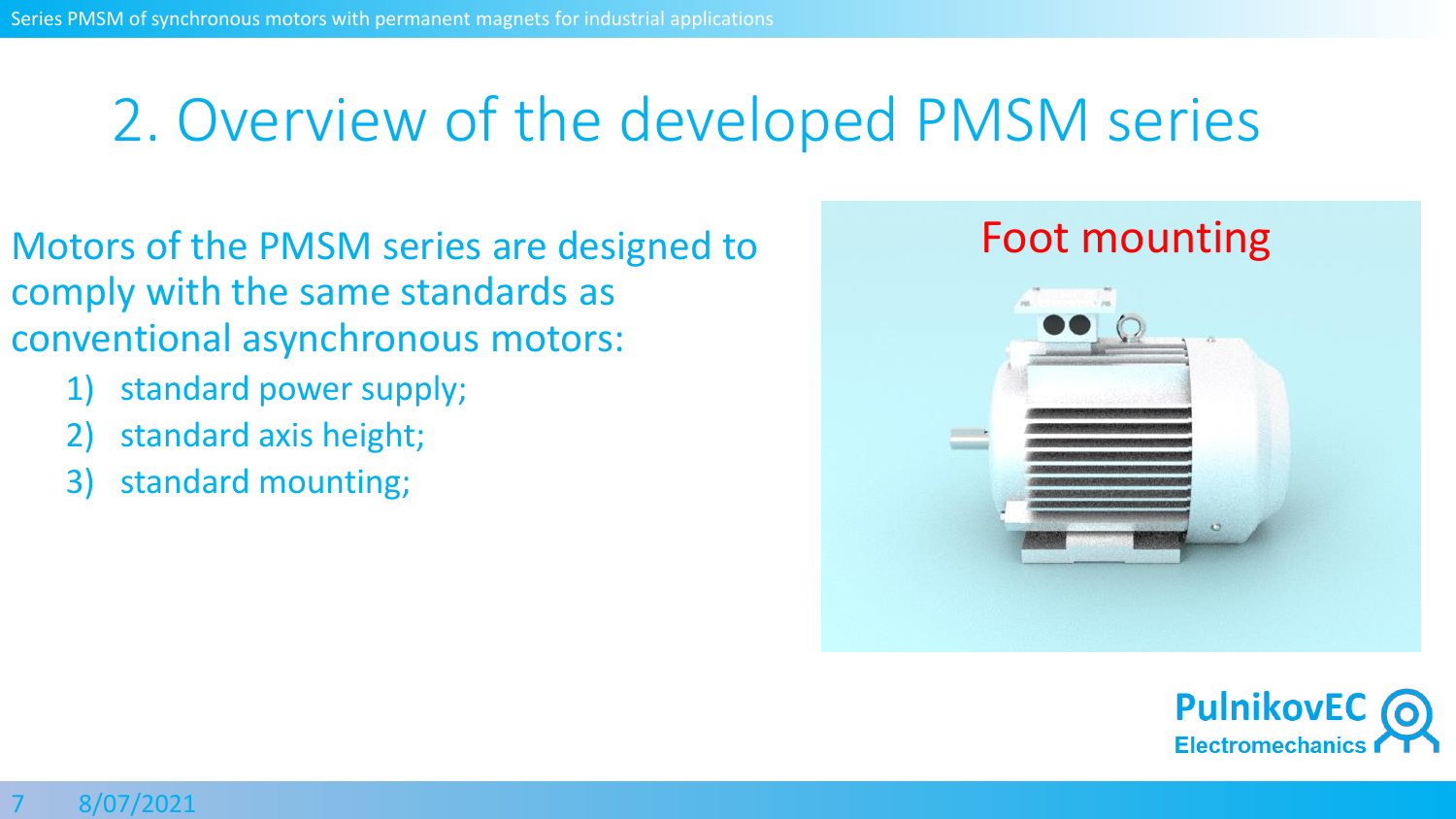- Motors of the PMSM series are designed to comply with the same standards as conventional asynchronous motors:
	- 1) standard power supply;
	- 2) standard axis height;
	- 3) standard mounting;



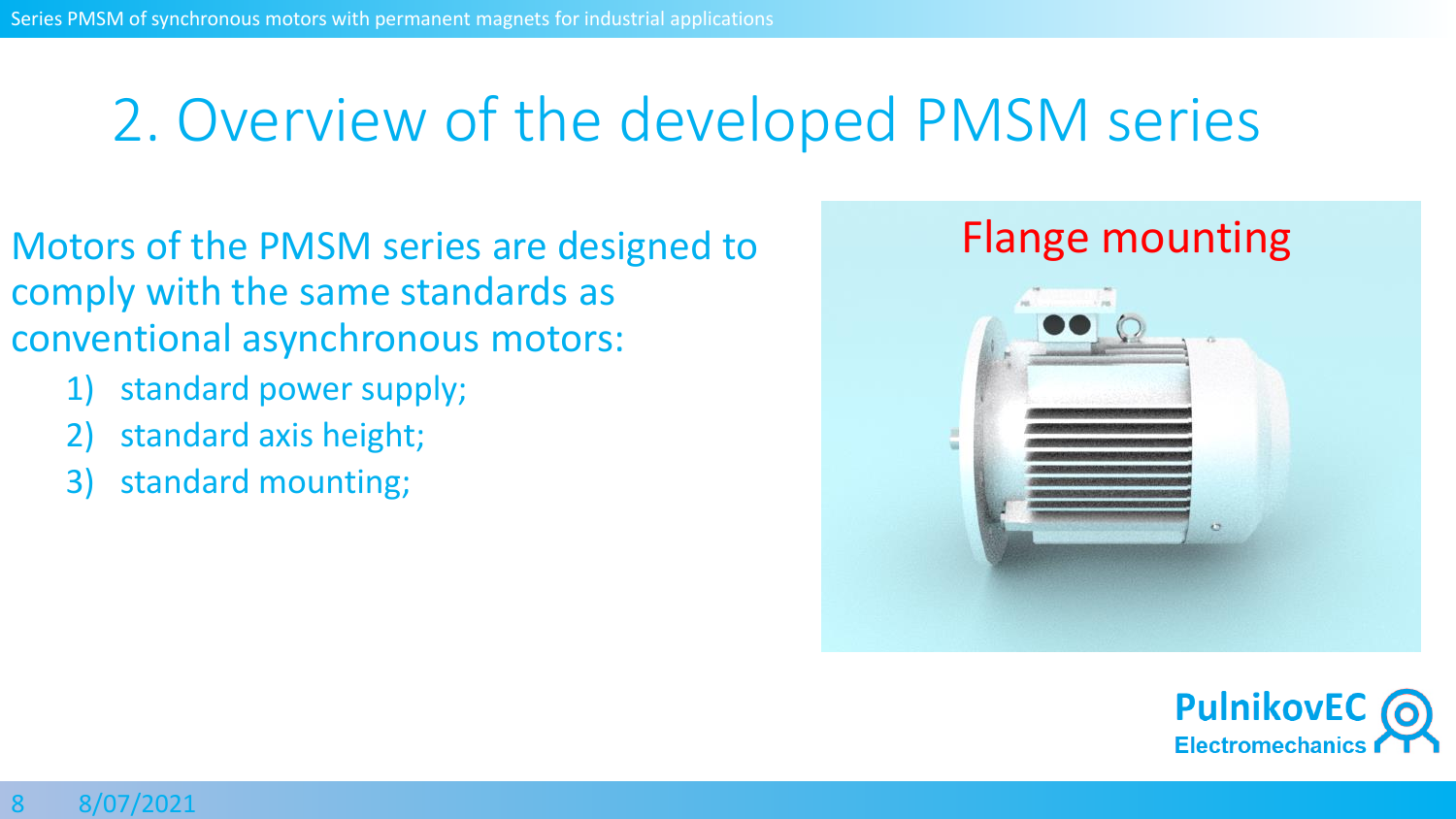- Motors of the PMSM series are designed to comply with the same standards as conventional asynchronous motors:
	- 1) standard power supply;
	- 2) standard axis height;
	- 3) standard mounting;
	- standard rating (IP54);

Ingress Protection Dust Splashing Protected Water

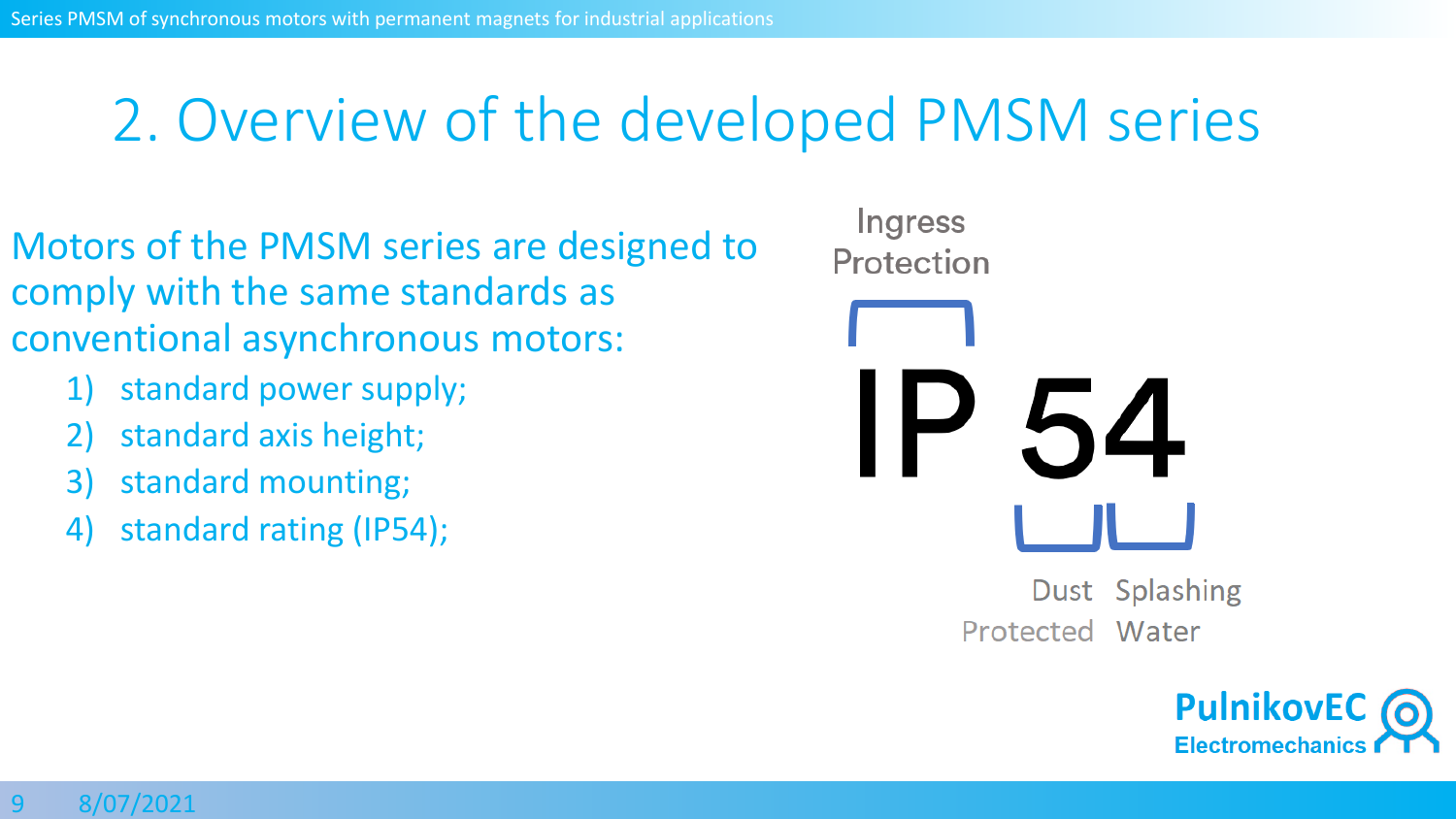| Motors of the PMSM series are designed to | Output power [kW]     |
|-------------------------------------------|-----------------------|
|                                           | 0.04                  |
| comply with the same standards as         | 0.06                  |
|                                           | 0.09                  |
| conventional asynchronous motors:         | 0.12                  |
|                                           | 0.18                  |
| standard power supply;                    | 0.25                  |
| standard axis height;                     | 0.37                  |
|                                           | 0.55                  |
| standard mounting;<br>3)                  | 0.75                  |
|                                           | 1.1                   |
| standard rating (IP54);<br>4)             | 1.5                   |
|                                           | 2.2                   |
| standard output power;                    | $\overline{3}$        |
|                                           | $\overline{4}$<br>5.5 |
|                                           |                       |
|                                           | 7.5                   |
|                                           | 11<br>15              |
|                                           |                       |

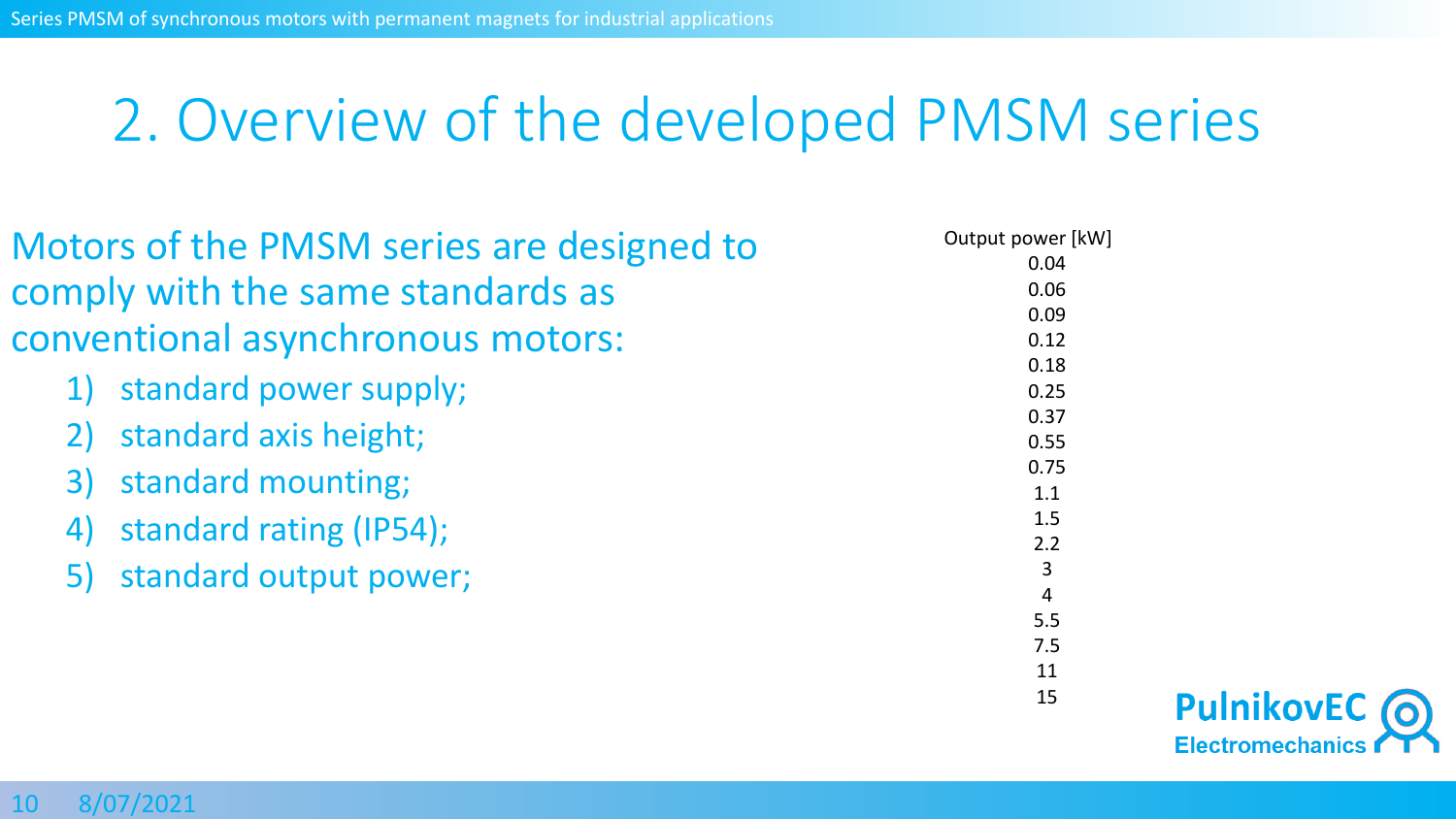- Motors of the PMSM series are designed to comply with the same standards as conventional asynchronous motors:
	- 1) standard power supply;
	- 2) standard axis height;
	- 3) standard mounting;
	- 4) standard rating (IP54);
	- 5) standard output power;
	- 6) standard rotation speed;

Rotation speed [rpm] 1500 3000 6000

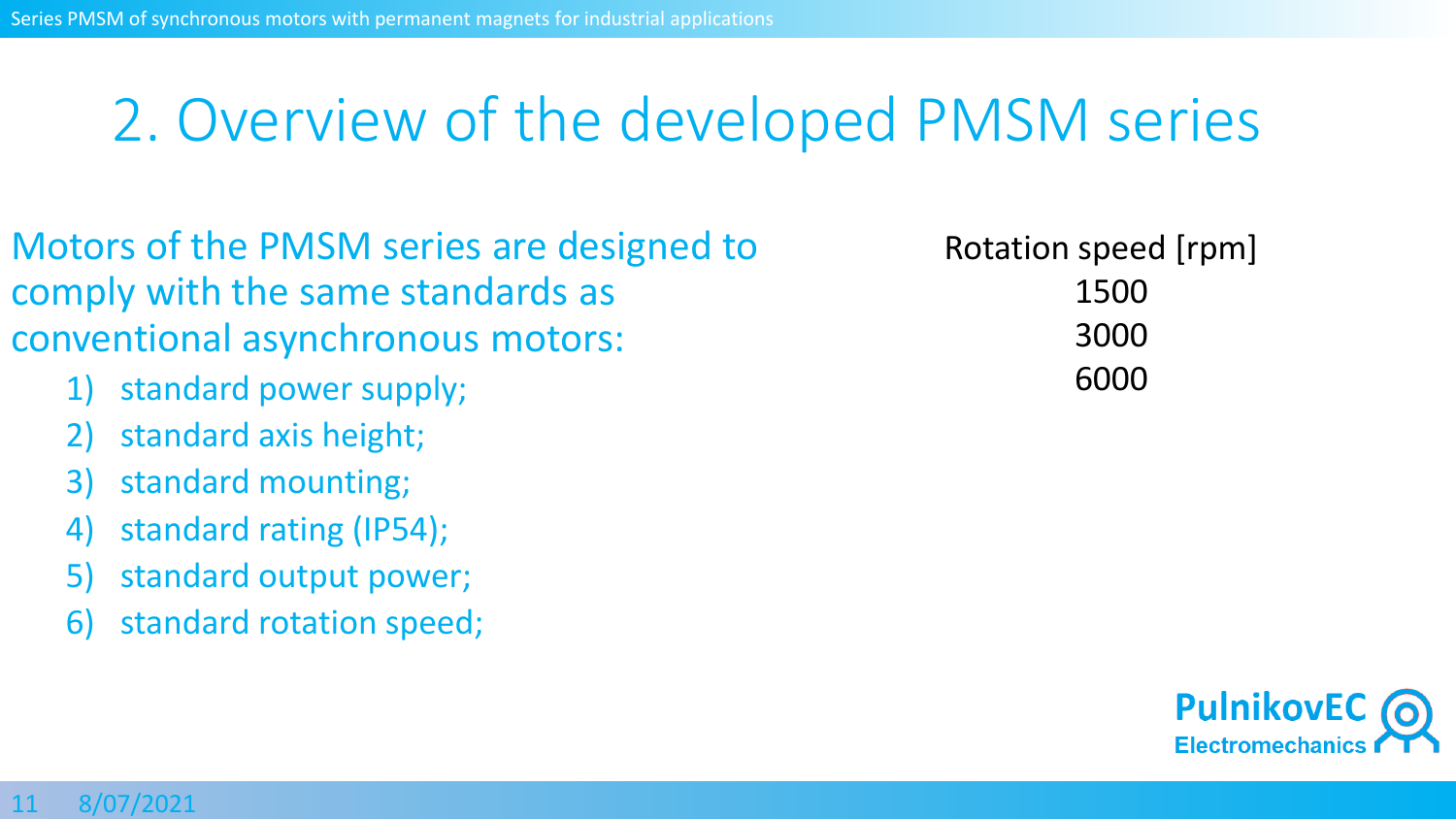- Motors of the PMSM series are designed to comply with the same standards as conventional asynchronous motors:
	- 1) standard power supply;
	- 2) standard axis height;
	- 3) standard mounting;
	- 4) standard rating (IP54);
	- 5) standard output power;
	- 6) standard rotation speed;
	- suitable for standard vector control (same as for synchronous or asynchronous motors).



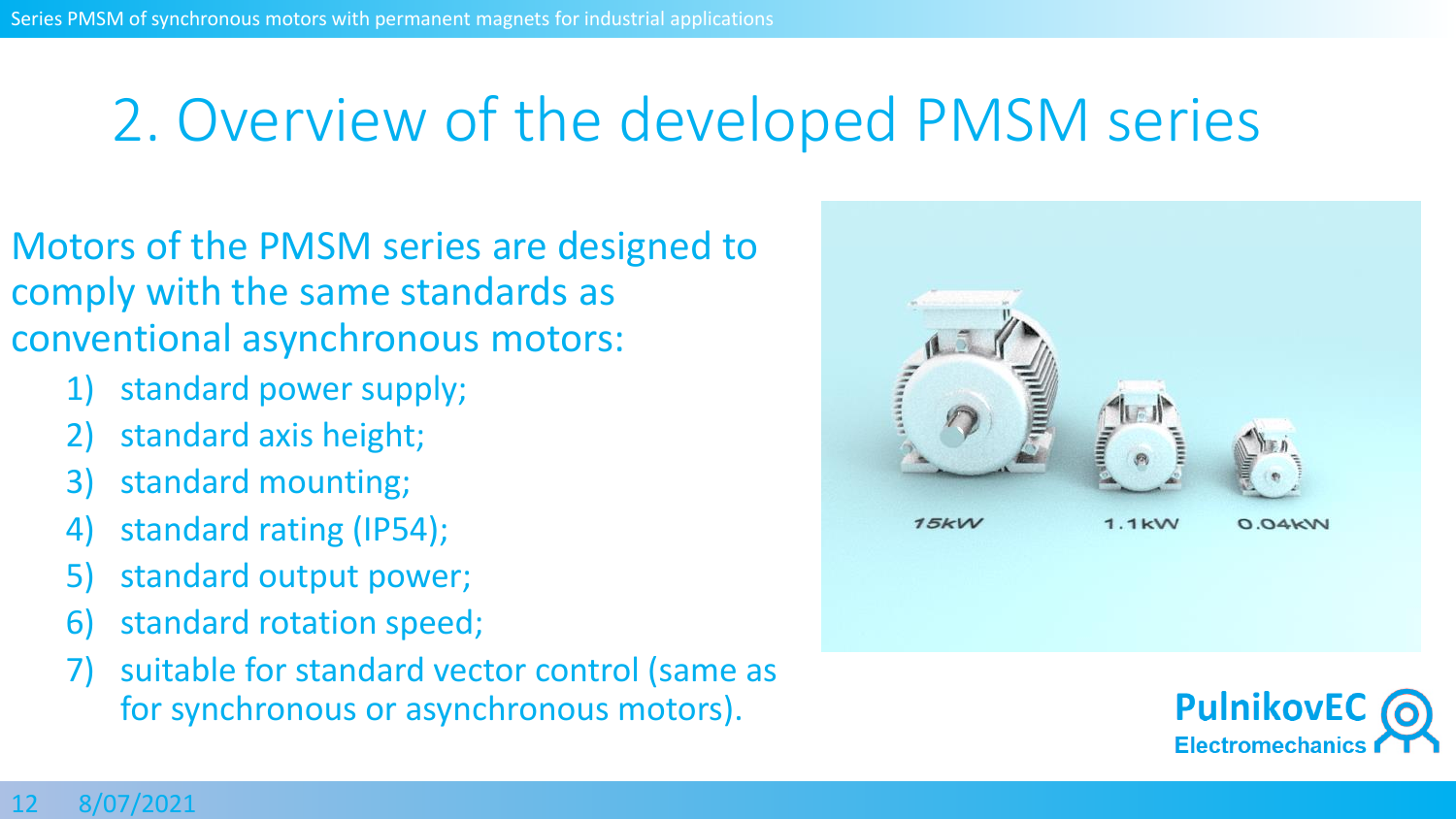Main qualities of the motors of SM series:

RECORD HIGH EFFICIENCY; SM series: IE6..IE9 efficiency class Competition: IE4..IE5 efficiency class



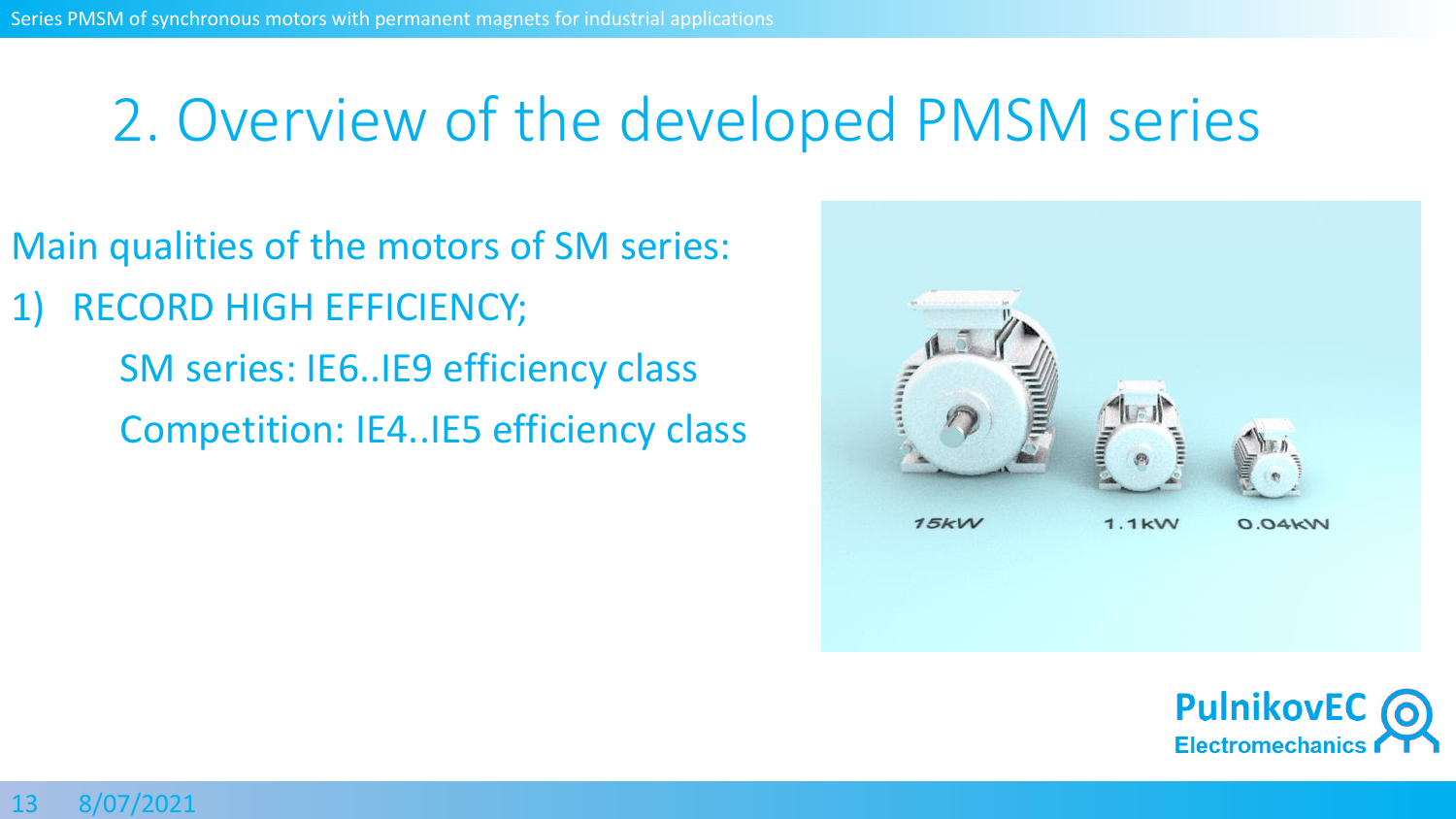- Main qualities of the motors of PMSM series:
- RECORD HIGH EFFICIENCY;
- **COMPACTNESS**



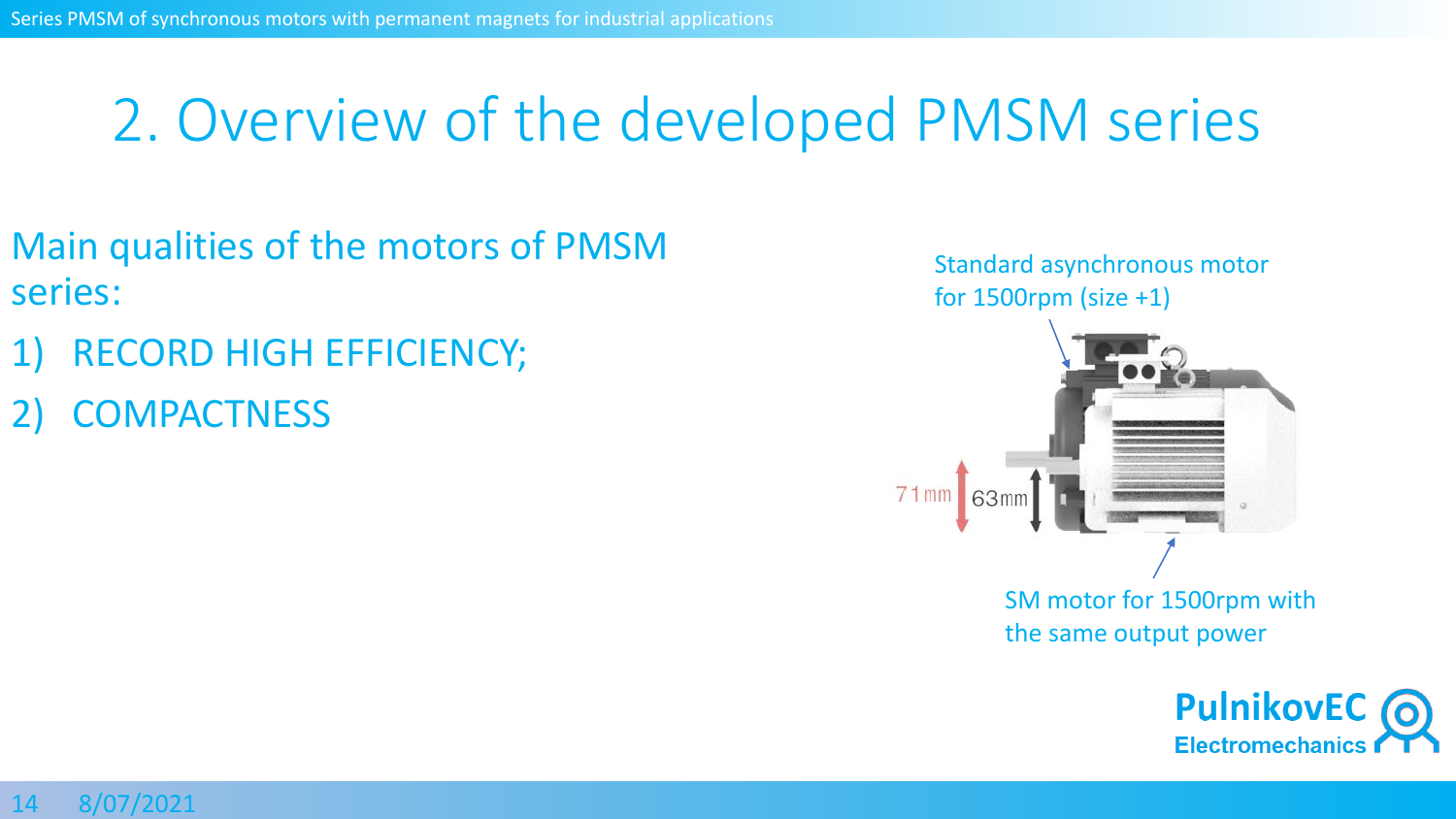- Main qualities of the motors of PMSM series:
- RECORD HIGH EFFICIENCY;
- **COMPACTNESS**



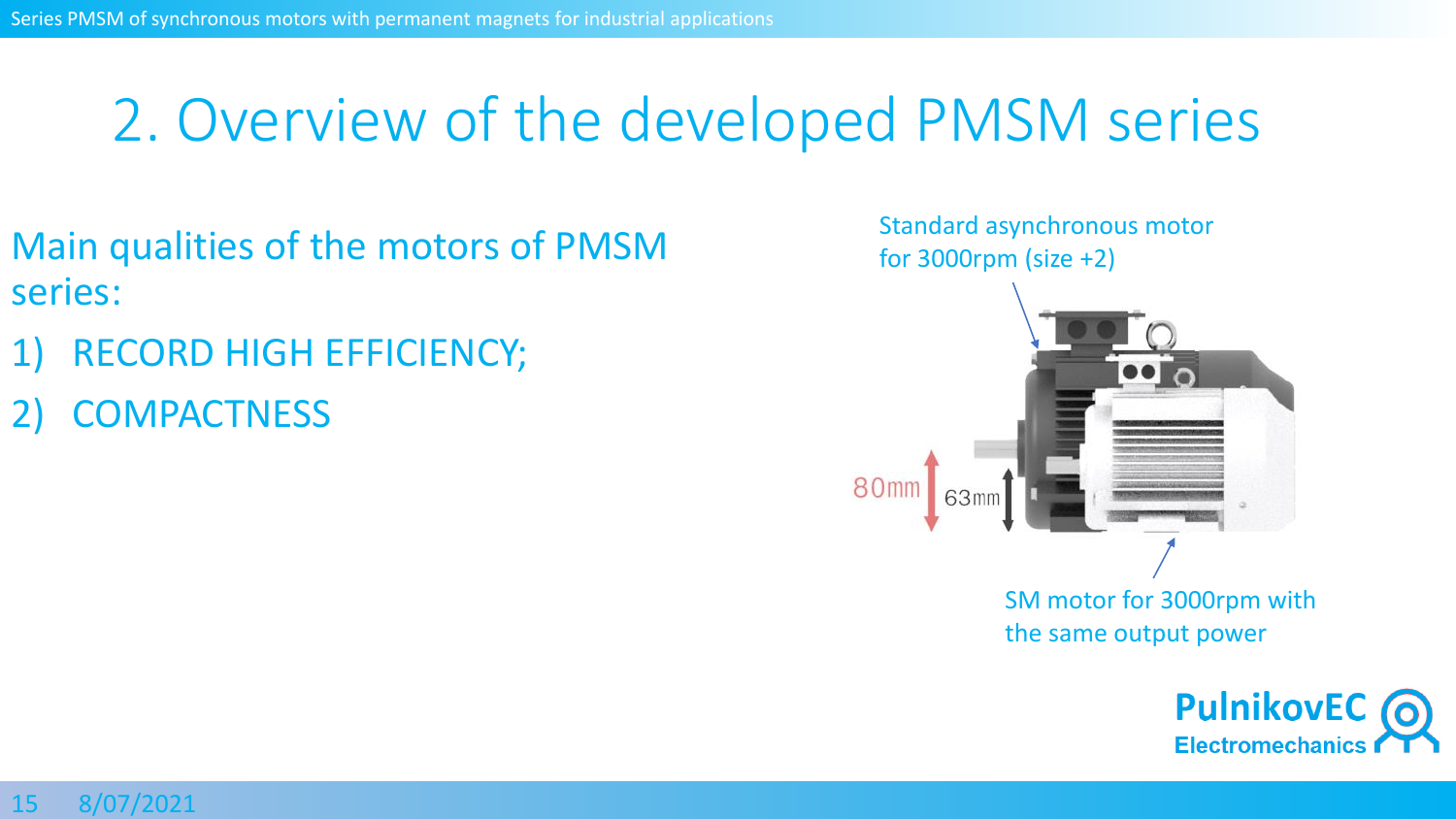- Main qualities of the motors of PMSM series:
- RECORD HIGH EFFICIENCY;
- 2) COMPACTNESS;
- **RELIABILITY**

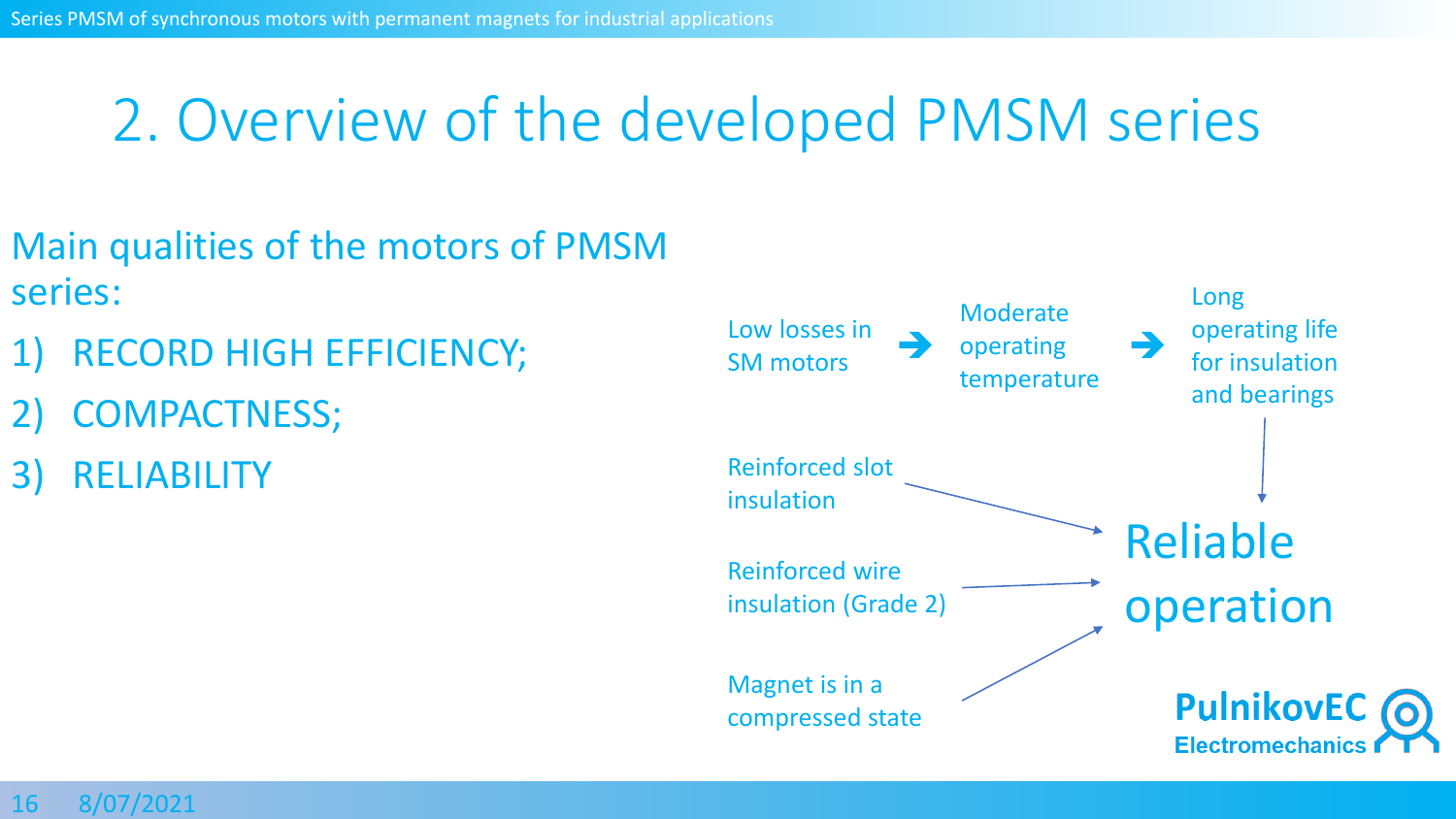| n = 1500 rpm, U = 400 V, NdFeB, compressing molded |                |         |             |       |         |     |       |  |
|----------------------------------------------------|----------------|---------|-------------|-------|---------|-----|-------|--|
| hax,                                               | P2,            | Torque, | Efficiency, | Kt,   | R phph, | Ua, | la,   |  |
| mm                                                 | kW             | Nm      | r.u.        | Nm/A  | Ohm     | V   | A     |  |
| IE9                                                |                |         |             |       |         |     |       |  |
| 45                                                 | 0.04           | 0.25    | 0.830       | 2.946 | 77.786  | 222 | 0.064 |  |
| 50                                                 | 0.06           | 0.38    | 0.849       | 2.890 | 53.352  | 218 | 0.098 |  |
| 50                                                 | 0.09           | 0.57    | 0.883       | 2.900 | 53.352  | 219 | 0.147 |  |
| 56                                                 | 0.12           | 0.76    | 0.883       | 2.922 | 27.435  | 220 | 0.194 |  |
| 56                                                 | 0.18           | 1.15    | 0.907       | 2.922 | 27.435  | 221 | 0.290 |  |
|                                                    |                |         | IE8         |       |         |     |       |  |
| 63                                                 | 0.25           | 1.59    | 0.908       | 2.925 | 15.557  | 222 | 0.40  |  |
| 63                                                 | 0.37           | 2.36    | 0.923       | 2.925 | 15.557  | 223 | 0.60  |  |
| 71                                                 | 0.55           | 3.50    | 0.930       | 2.894 | 6.914   | 220 | 0.90  |  |
| 71                                                 | 0.75           | 4.77    | 0.937       | 2.894 | 6.914   | 221 | 1.22  |  |
| IE7                                                |                |         |             |       |         |     |       |  |
| 80                                                 | 1.1            | 7.00    | 0.939       | 2.872 | 4.064   | 220 | 1.8   |  |
| 80                                                 | 1.5            | 9.55    | 0.942       | 2.872 | 4.064   | 222 | 2.5   |  |
| 90                                                 | 2.2            | 14.01   | 0.946       | 2.869 | 2.296   | 222 | 3.6   |  |
| IE <sub>6</sub>                                    |                |         |             |       |         |     |       |  |
| 90                                                 | $\overline{3}$ | 19.10   | 0.944       | 2.869 | 2.296   | 224 | 4.9   |  |
| 100                                                | 4              | 25.46   | 0.951       | 2.829 | 1.239   | 218 | 6.7   |  |
| 112                                                | 5.5            | 35.01   | 0.956       | 2.813 | 0.688   | 217 | 9.2   |  |
| 112                                                | 7.5            | 47.75   | 0.954       | 2.813 | 0.688   | 219 | 12.6  |  |
| 132                                                | 11             | 70.03   | 0.963       | 2.867 | 0.286   | 220 | 18.1  |  |
| 132                                                | 15             | 95.49   | 0.961       | 2.867 | 0.286   | 223 | 24.7  |  |

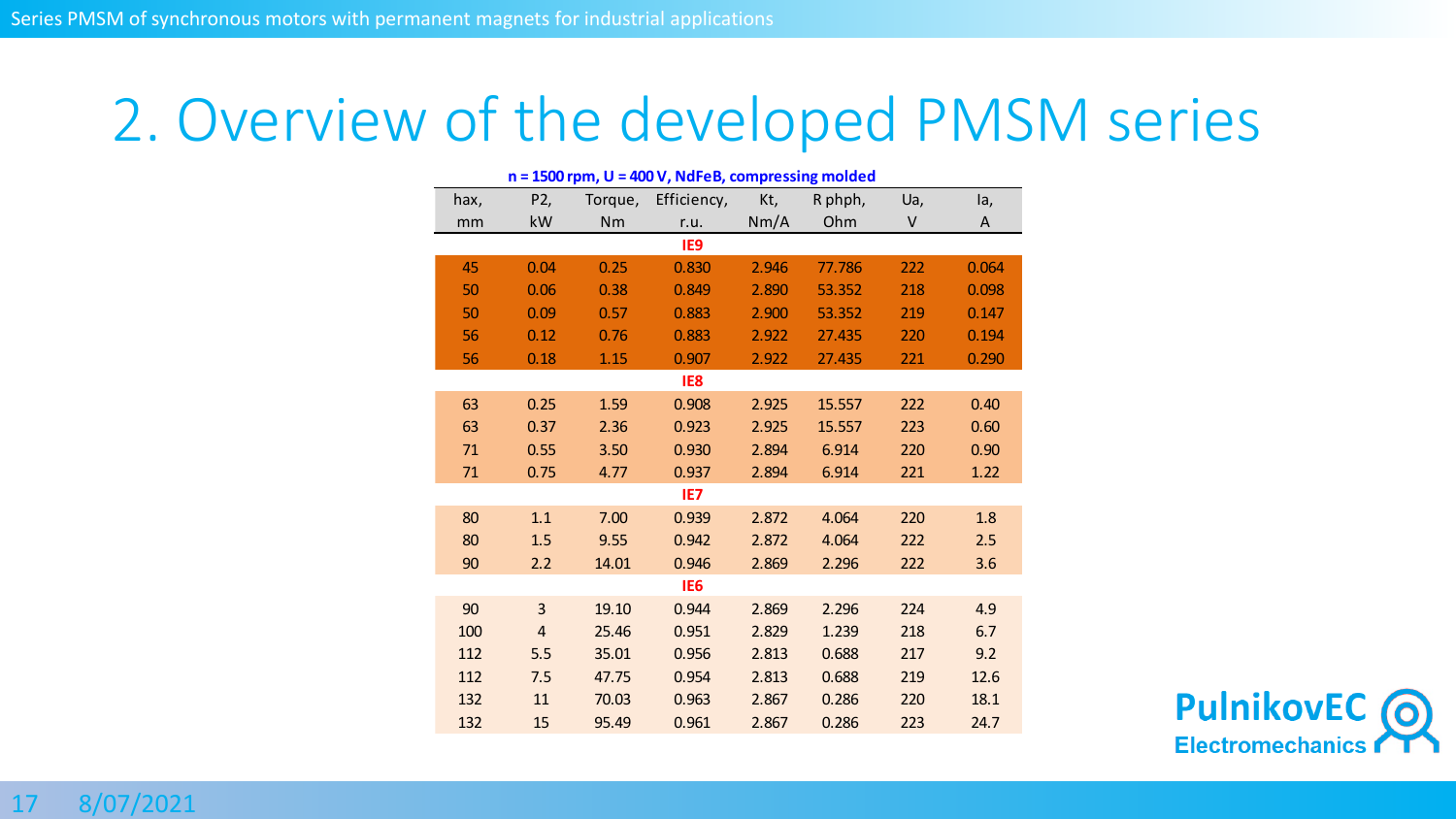|                 | $n = 3000$ rpm, $U = 400$ V, NdFeB, compressing molded |                |         |             |       |         |     |       |  |
|-----------------|--------------------------------------------------------|----------------|---------|-------------|-------|---------|-----|-------|--|
|                 | hax,                                                   | P <sub>2</sub> | Torque, | Efficiency, | Kt,   | R phph, | Ua, | la,   |  |
|                 | mm                                                     | kW             | Nm      | r.u.        | Nm/A  | Ohm     | V   | A     |  |
|                 |                                                        |                |         | IE8         |       |         |     |       |  |
|                 | 40                                                     | 0.04           | 0.13    | 0.769       | 1.209 | 29.71   | 181 | 0.078 |  |
|                 | 40                                                     | 0.06           | 0.19    | 0.828       | 1.209 | 29.71   | 181 | 0.117 |  |
| IE9             |                                                        |                |         |             |       |         |     |       |  |
|                 | 45                                                     | 0.09           | 0.29    | 0.847       | 1.210 | 16.65   | 182 | 0.18  |  |
|                 | 45                                                     | 0.12           | 0.38    | 0.876       | 1.210 | 16.65   | 182 | 0.23  |  |
|                 | 50                                                     | 0.18           | 0.57    | 0.888       | 1.224 | 13.28   | 185 | 0.35  |  |
|                 | 50                                                     | 0.25           | 0.80    | 0.907       | 1.224 | 13.28   | 186 | 0.48  |  |
|                 |                                                        |                |         | IE8         |       |         |     |       |  |
|                 | 56                                                     | 0.37           | 1.18    | 0.912       | 1.219 | 6.72    | 185 | 0.72  |  |
|                 | 56                                                     | 0.55           | 1.75    | 0.927       | 1.219 | 6.72    | 187 | 1.06  |  |
|                 | 63                                                     | 0.75           | 2.39    | 0.928       | 1.244 | 3.32    | 190 | 1.42  |  |
|                 | 63                                                     | 1.1            | 3.50    | 0.938       | 1.244 | 3.32    | 193 | 2.08  |  |
|                 | 71                                                     | 1.5            | 4.77    | 0.940       | 1.256 | 1.67    | 194 | 2.82  |  |
| IE7             |                                                        |                |         |             |       |         |     |       |  |
|                 | 71                                                     | 2.2            | 7.00    | 0.946       | 1.256 | 1.67    | 197 | 4.13  |  |
|                 | 80                                                     | 3              | 9.55    | 0.948       | 1.257 | 0.922   | 196 | 5.6   |  |
|                 | 80                                                     | $\overline{4}$ | 12.73   | 0.950       | 1.257 | 0.922   | 200 | 7.5   |  |
|                 | 90                                                     | 5.5            | 17.51   | 0.954       | 1.273 | 0.425   | 200 | 10.2  |  |
| IE <sub>6</sub> |                                                        |                |         |             |       |         |     |       |  |
|                 | 100                                                    | 7.5            | 23.87   | 0.955       | 1.322 | 0.308   | 210 | 13.4  |  |
|                 | 100                                                    | 11             | 35.01   | 0.957       | 1.322 | 0.308   | 216 | 19.6  |  |
|                 | 112                                                    | 15             | 47.75   | 0.962       | 1.332 | 0.161   | 211 | 26.5  |  |



8/07/2021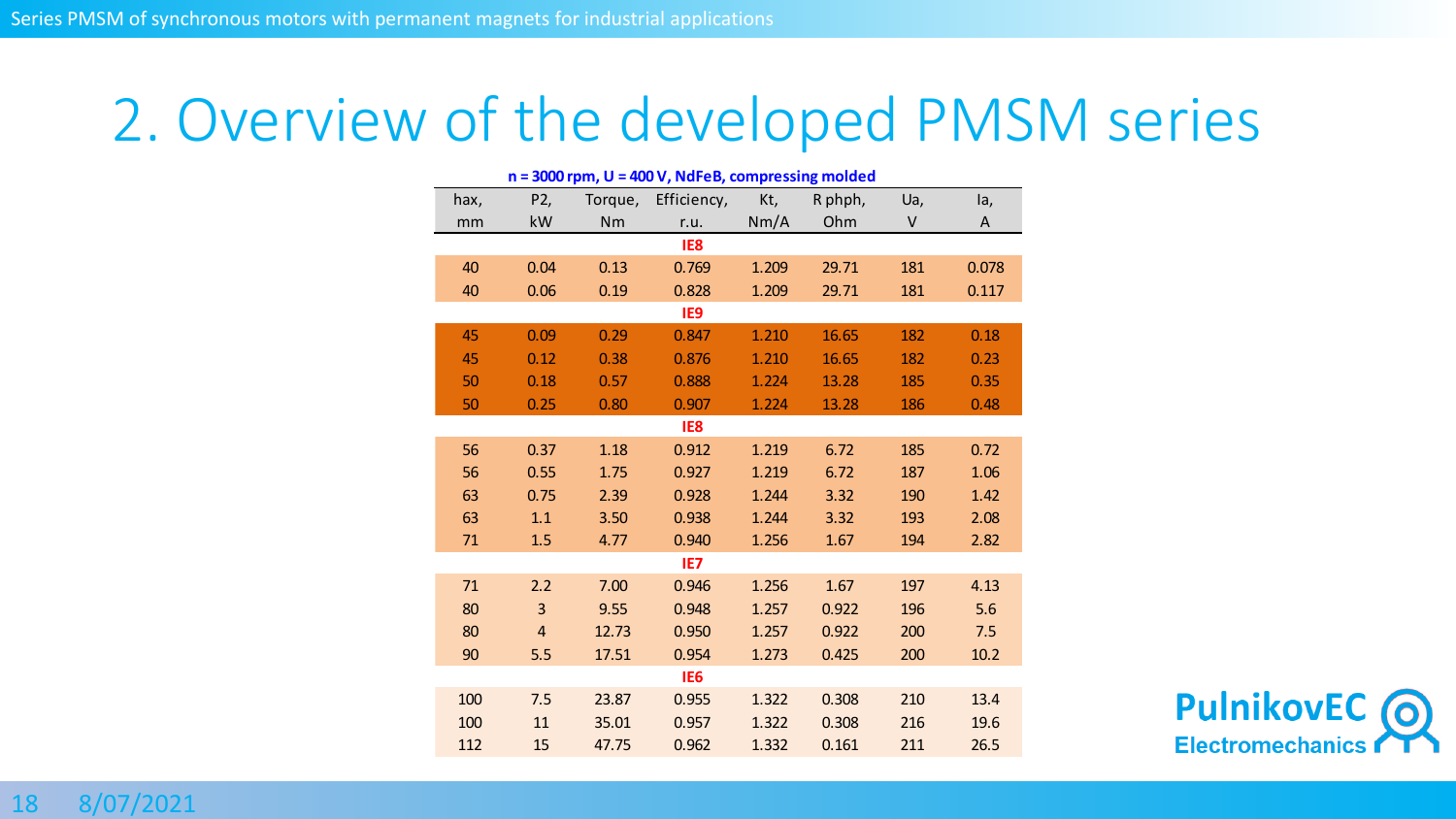| $n = 6000$ rpm, $U = 400$ V, sintered Ferrite |                |         |                 |       |         |     |       |  |  |
|-----------------------------------------------|----------------|---------|-----------------|-------|---------|-----|-------|--|--|
| hax,                                          | P2,            | Torque, | Efficiency,     | Kt,   | R phph, | Ua, | la,   |  |  |
| mm                                            | kW             | Nm      | r.u.            | Nm/A  | Ohm     | V   | A     |  |  |
|                                               |                |         | IE <sub>6</sub> |       |         |     |       |  |  |
| 40                                            | 0.09           | 0.14    | 0.723           | 0.689 | 23.83   | 206 | 0.154 |  |  |
| 40                                            | 0.12           | 0.19    | 0.773           | 0.689 | 23.83   | 207 | 0.205 |  |  |
| IE7                                           |                |         |                 |       |         |     |       |  |  |
| 45                                            | 0.18           | 0.29    | 0.822           | 0.665 | 13.74   | 200 | 0.319 |  |  |
| 45                                            | 0.25           | 0.40    | 0.858           | 0.665 | 13.74   | 202 | 0.443 |  |  |
| 50                                            | 0.37           | 0.59    | 0.881           | 0.643 | 9.24    | 196 | 0.678 |  |  |
| 50                                            | 0.55           | 0.88    | 0.902           | 0.643 | 9.24    | 201 | 1.01  |  |  |
| 56                                            | 0.75           | 1.19    | 0.916           | 0.671 | 5.40    | 208 | 1.32  |  |  |
| 56                                            | 1.1            | 1.75    | 0.924           | 0.671 | 5.40    | 216 | 1.93  |  |  |
| 63                                            | 1.5            | 2.39    | 0.934           | 0.665 | 2.65    | 201 | 2.66  |  |  |
| 63                                            | 2.2            | 3.50    | 0.936           | 0.665 | 2.65    | 203 | 3.90  |  |  |
| IE <sub>6</sub>                               |                |         |                 |       |         |     |       |  |  |
| 71                                            | 3              | 4.77    | 0.947           | 6.350 | 1.22    | 216 | 5.61  |  |  |
| 71                                            | $\overline{4}$ | 6.37    | 0.945           | 6.350 | 1.22    | 227 | 7.48  |  |  |
| 80                                            | 5.5            | 8.75    | 0.954           | 0.630 | 0.598   | 222 | 10.3  |  |  |
| 80                                            | 7.5            | 11.94   | 0.950           | 0.630 | 0.598   | 237 | 14.0  |  |  |
| 90                                            | 11             | 17.51   | 0.958           | 0.651 | 0.349   | 231 | 19.6  |  |  |
| 100                                           | 15             | 23.87   | 0.962           | 0.674 | 0.195   | 234 | 26.2  |  |  |
| 100                                           | 18.5           | 29.44   | 0.960           | 0.674 | 0.195   | 249 | 32.3  |  |  |
| 112                                           | 22             | 35.01   | 0.966           | 0.675 | 0.104   | 228 | 38.4  |  |  |
| 112                                           | 30             | 47.75   | 0.964           | 0.675 | 0.104   | 249 | 52.4  |  |  |

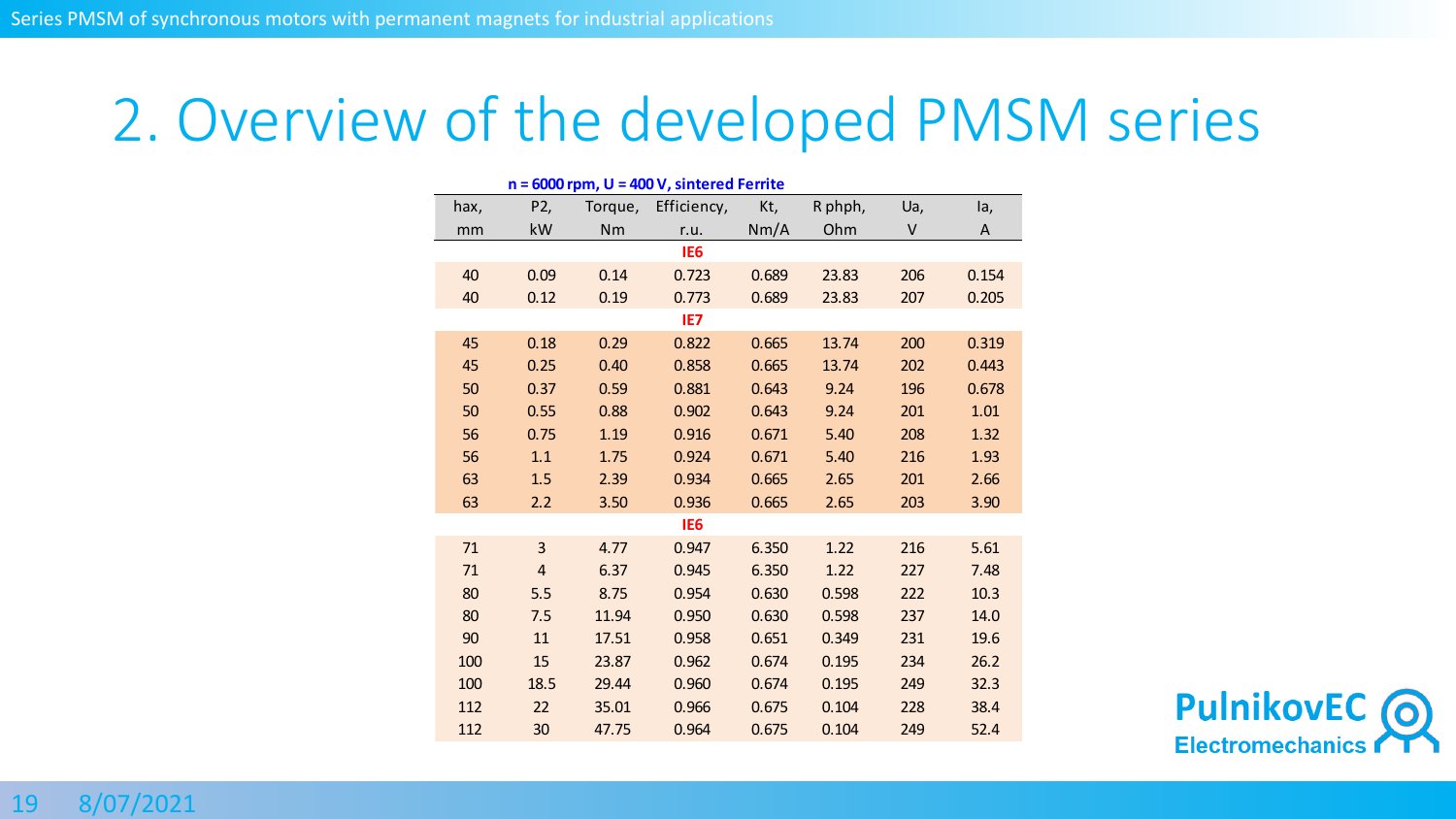20 8/07/2021

# 3. Comparison of PMSM series with series present on the market



3000 rpm